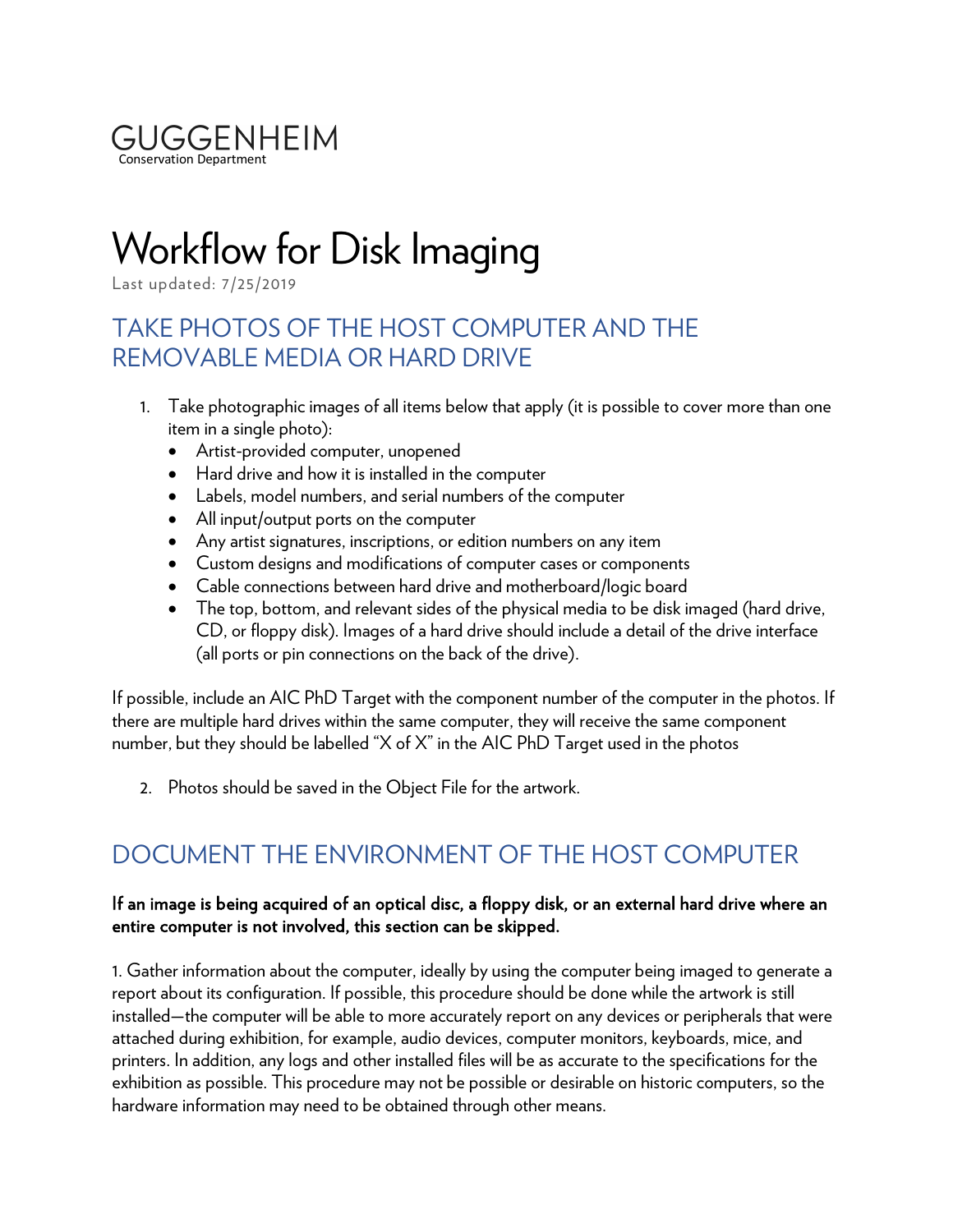CAUTION: The procedures described below can potentially create new files on a host computer. Alternatively, photos of the screen can be taken with a camera. It may also be possible to use an external hard drive or flash drive and copy the files directly there instead of on the computer's hard drive. If photos are taken, then transfer these photos to the same location detailed below for the System Information files.

To create System Information files on computers running Apple's macOS (also known as OS  $X$ :

- a. Start up the computer normally.
- b. Click on the Apple Logo in the top left corner of the screen and select "About this Mac".
- c. A new window will appear with information about the computer. Click on the "System Report" button. This will start up the System Information program.
- d. With the System Information program open, go to the "File" menu and select "Save". Choose to name the file "[Component\_number]\_system\_report" and select where to save the file. The program will create an .spx file
- e. If applicable, transfer the file off of the original computer and delete all created files on the original computer.
- f. Transfer the files to the Conservation Media drive.

On computers running Microsoft Windows XP through Windows 10:

- a. Click the "Start" button and select "Run". In the Command Prompt window that appears, run the command "msinfo32".
- b. A new window should appear with configuration information. Within the new window, choose "File > Save". Name the file "[Component number]\_system\_report" and select where to save it.
- c. Transfer the files with system information to the Conservation Media drive. The files should be placed in the following directory: [Accession number]\_Artist\_Title/File Transfer and Metadata/[Component number] \_DISK\_IMAGE\_METADATA.
- d. If applicable, delete the files off of the original computer.

On computers running GNU/Linux:

Note: The procedures below have only been tested on Ubuntu v16. These procedures may not apply to all GNU/Linux distributions.

- a. Open a new Terminal window
- b. Hardinfo can be used to create the most comprehensive text-based or HTML reports of system information. To run Hardinfo type: \$ hardinfo
- c. A new window should appear with a graphical user interface. Click the "Generate Report" button. Click "Select All" to choose all of the reporting tools. Click "Generate" to generate the report.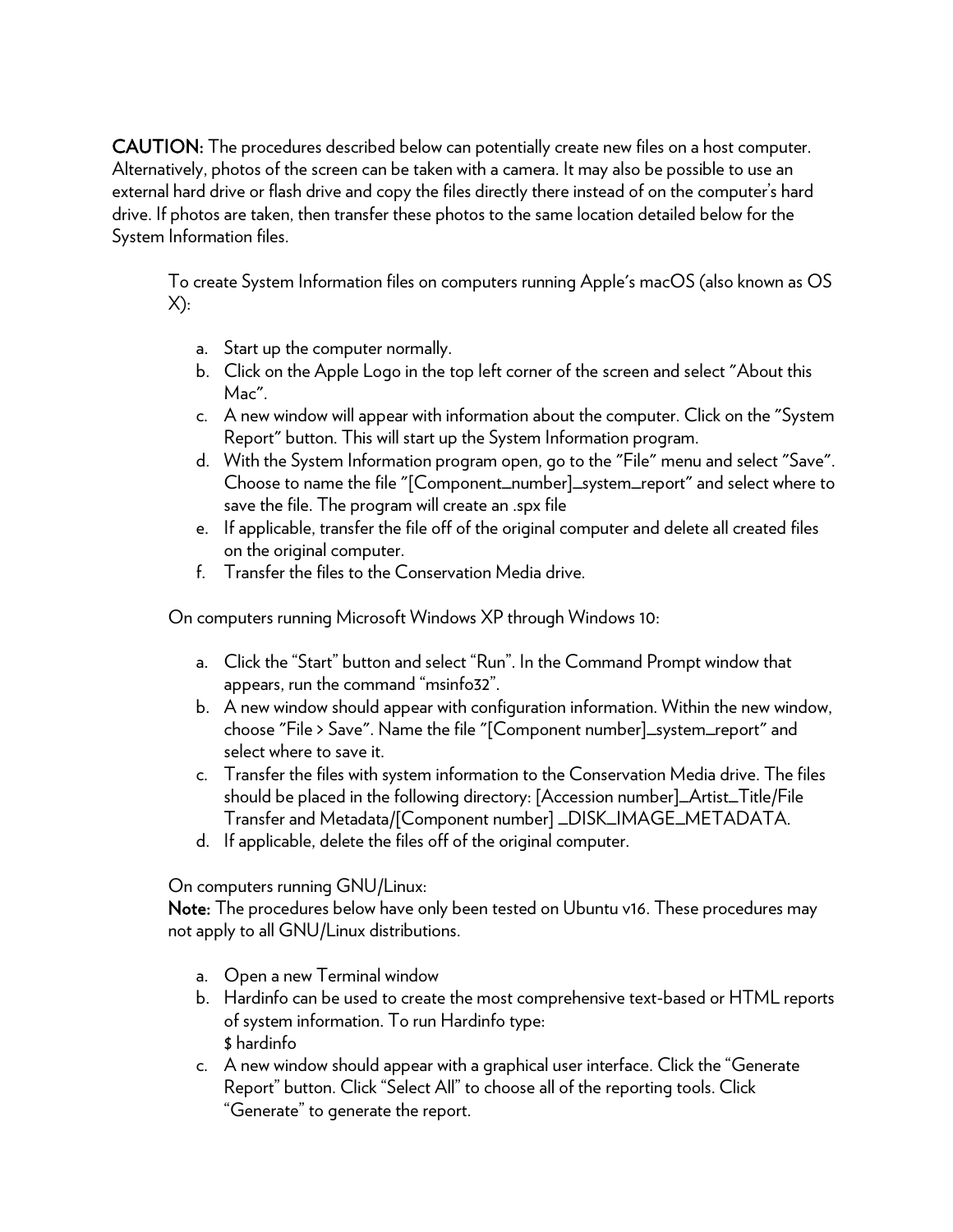d. Choose to save the report on the Desktop or an external drive and name it [Component number]\_hardinfo\_report. Choose to save the file as HTML.

Note: Hardinfo may not be installed on the computer. If it is not installed, you must determine if it is acceptable to install additional software on the computer. To install Hardinfo on Ubuntu run the following command: \$ sudo apt-get install hardinfo

The following steps below do not require the installation of new software on a Linux machine.

- e. Run the following command to get information about the hardware and print it to a text file on the computer's desktop or external drive (where the \$ represents the command prompt):
	- \$ sudo lshw > [Destination directory]/[component\_number]\_system\_report.txt
- f. Transfer the files to the Conservation Media drive.

## ACQUIRE A DISK IMAGE OF A HARD DRIVE

- 1. Determine the drive interface of the computer. If it has an obscure or proprietary connection type (many Solid-State Drives on Apple products) it may be necessary to leave the drive inside the computer and acquire an image of it using Target Disk Mode (see Appendix I below). Otherwise, remove the hard drive from the original computer.
- 2. Check to ensure that the disk imaging computer has enough space to hold the disk image that will be created.
- 3. Use the template Disk Imaging Report for Hard Drives and start recording information about the drive, including the model, serial number, listed capacity, and connection type.
- 4. If there are multiple hard drives within the same computer, each drive will have its own imaging report. Be sure to include information about the number of the drive "X of X" in the disk imaging report.
- 5. Position the hard drive next to the write-blocker so there is at least some slack in the cables and the drive will not move. Place the drive so that it is completely level, immobile, and reasonably protected from sudden physical shocks or movements.
- 6. Connect the hard drive to the appropriate write-blocker and turn on the write blocker.
- 7. Open the imaging program (typically FTK Imager or Guymager) and add or select the drive to be imaged.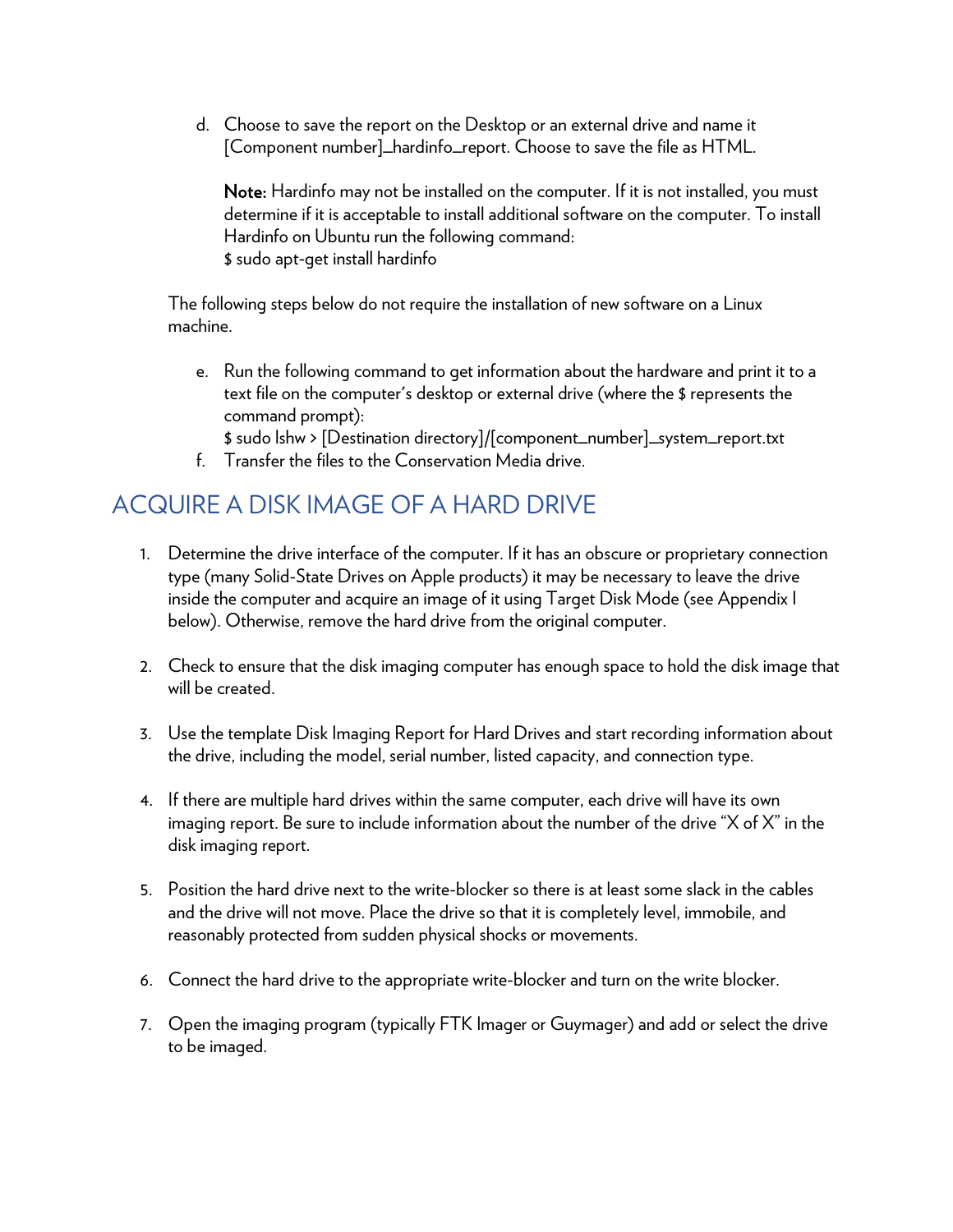8. Examine the number of drive partitions and their names. Record this information in the Disk Imaging Report. If not using FTK Imager, use the command "disktype" to create a record of the partitions. Use the following example command (this will also output the results into a text file:

\$ disktype [path to device, for example /dev/sr0] > [Destination path]/[Component number of physical media]\_disktype.txt

- 9. In the imaging program, choose to acquire the image in the E01 format.
- 10. Fill out the metadata fields as follows in the imaging program:
	- $\circ$  Case Number Use the component number assigned to the disk image itself (For example, 99.4088.2).
	- $\circ$  Evidence Number  $-$  Enter the text "Disk image taken from", then type the component number assigned to the computer or physical media that is the source of the disk image. (for example, 99.4088.1). If the computer or drive will not become a component, use a brief description of the source computer, for example "SRGM device #101070".
	- o Unique Description Fill in this field using the following format: [Artist], [Title of Artwork]
	- o Examiner Fill in the name of the person creating the disk image.
	- o Notes Start this field with the text "Inscriptions:" and after the colon, record any inscriptions that are deemed important on the drive or computer. This would typically include the drive's serial number, or any text that the artist or SRGM staff wrote on the computer or the drive that might identify it. If there are no inscriptions worth noting, type "Inscriptions: None." After listing the inscriptions type a comma. Now include any information about the version or iteration of the artwork that the computer is running, for example "2016 version" or "2017 SRGM iteration". If there are multiple hard drives within the same computer, the number of the drive should be recorded as "X of X". The examiner should also include information about where the drive is plugged into the computer or where it sits in a cable run in relation to other the drives.
- 11. Select the following path on the imaging computer to save the image: Disk Imaging /[Accession number]\_Artist\_Artwork
- 12. The filename of the image should be formatted as follows: [Component number]\_Artist\_ArtworkTitle\_SRGM\_DiskImage\_YearofImaging". The imaging program should automatically add the appropriate file extension when it creates the image.
- 13. Choose to verify the image after creation. If using Guymager, choose to re-read the source media after imaging.
- 14. If the program has a fragmentation option, do not use it. In FTK Imager type 0 for no fragmentation. The goal is to produce a single file for the entire disk image.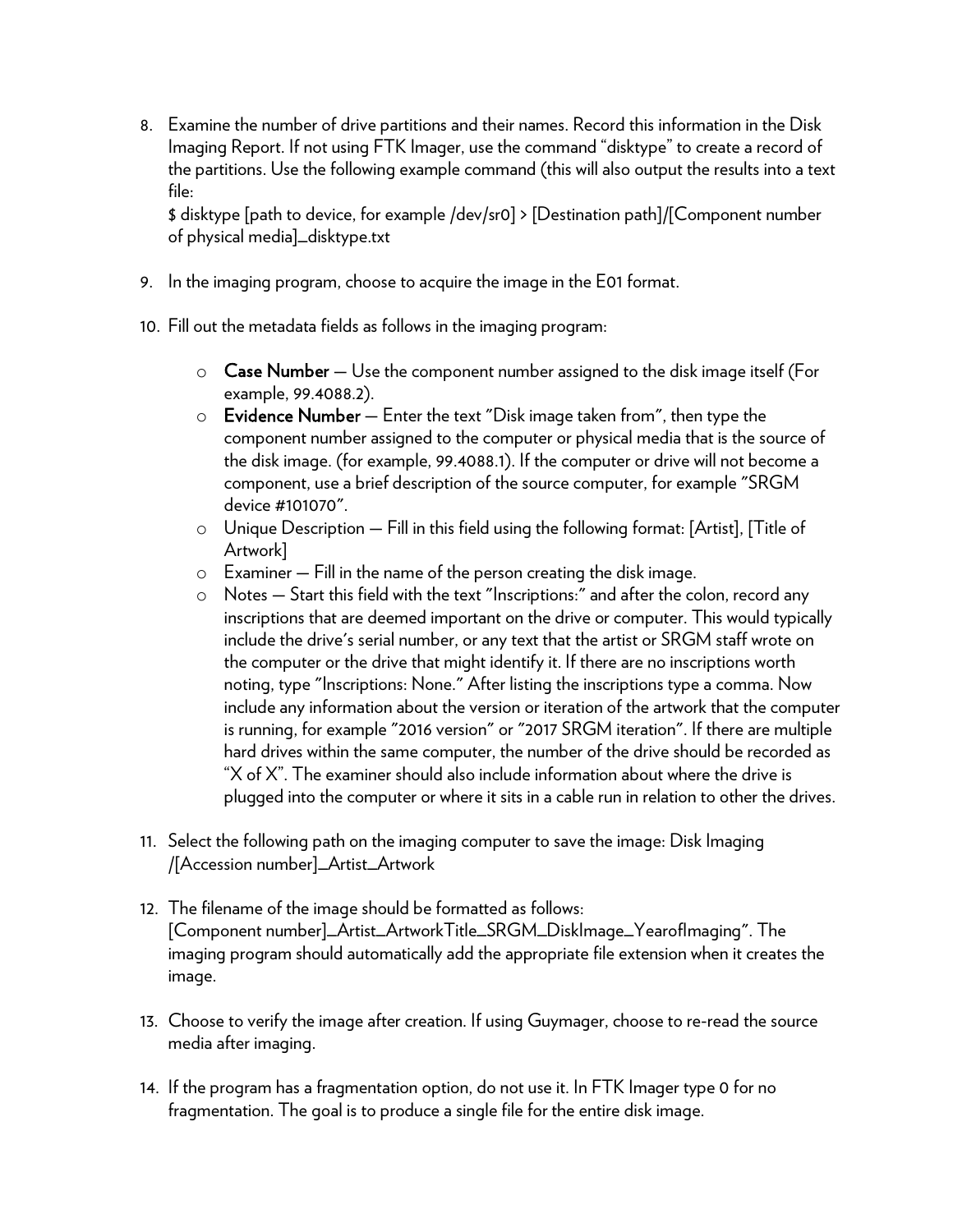- 15. Wait while the image is being acquired. If possible, do not run any other programs on the imaging computer or move or copy any files. Do not move the hard drive, the computer, or any of the cables while the image is being acquired.
- 16. Ensure that the image has been verified by the imaging program. If the image was not verified, the drive may need to be imaged again. Note that the first attempt at verification failed in the disk imaging report.
- 17. Check to the info reports that the imaging program generates to see if any bad sectors were detected. Bad sectors could indicate an immanently failing or damaged drive.
- 18. Fill out Section 1 of the Disk Imaging Report. The report should be named: [Component number]\_Disk\_Image\_Report.txt.
- 19. Proceed to the QC section below.

## ACQUIRE A DISK IMAGE OF A FLOPPY DISK

*(Adapted from "Solomon R. Guggenheim Foundation Electronic Records Start-Up Project: Processing Obsolete or Removable Media" by Anthony Cocciolo)*

- 1. Collect information about the floppy disk. Record this information in the first section of the Floppy Disk Imaging Report.
- 2. Enable write protection on the disk:

For 3.5 inch floppy disks, enable the write protection tab by sliding the plastic tab. When viewing the disk from the front (label side), you should be able to see through the tiny window on the right side of the disk.

For 5.25 inch floppy disks, make sure the notch on the top-right part of the disk is not blocked. Remove any tape or other object that is blocking this notch to engage write protection.

- 3. Connect a floppy disk drive to the imaging station and insert the disk. Since write protection has been enabled on the disk, a write blocker is not necessary.
- 4. Start up the imaging program and choose to create an image in the E01 format.
- 5. Fill out the metadata fields as follows in the imaging program:
	- $\circ$  Case Number Use the component number assigned to the disk image itself (For example, 99.4088.2).
	- $\circ$  Evidence Number Type "Disk image taken from" then type the component number assigned to the computer or physical media that is the source of the disk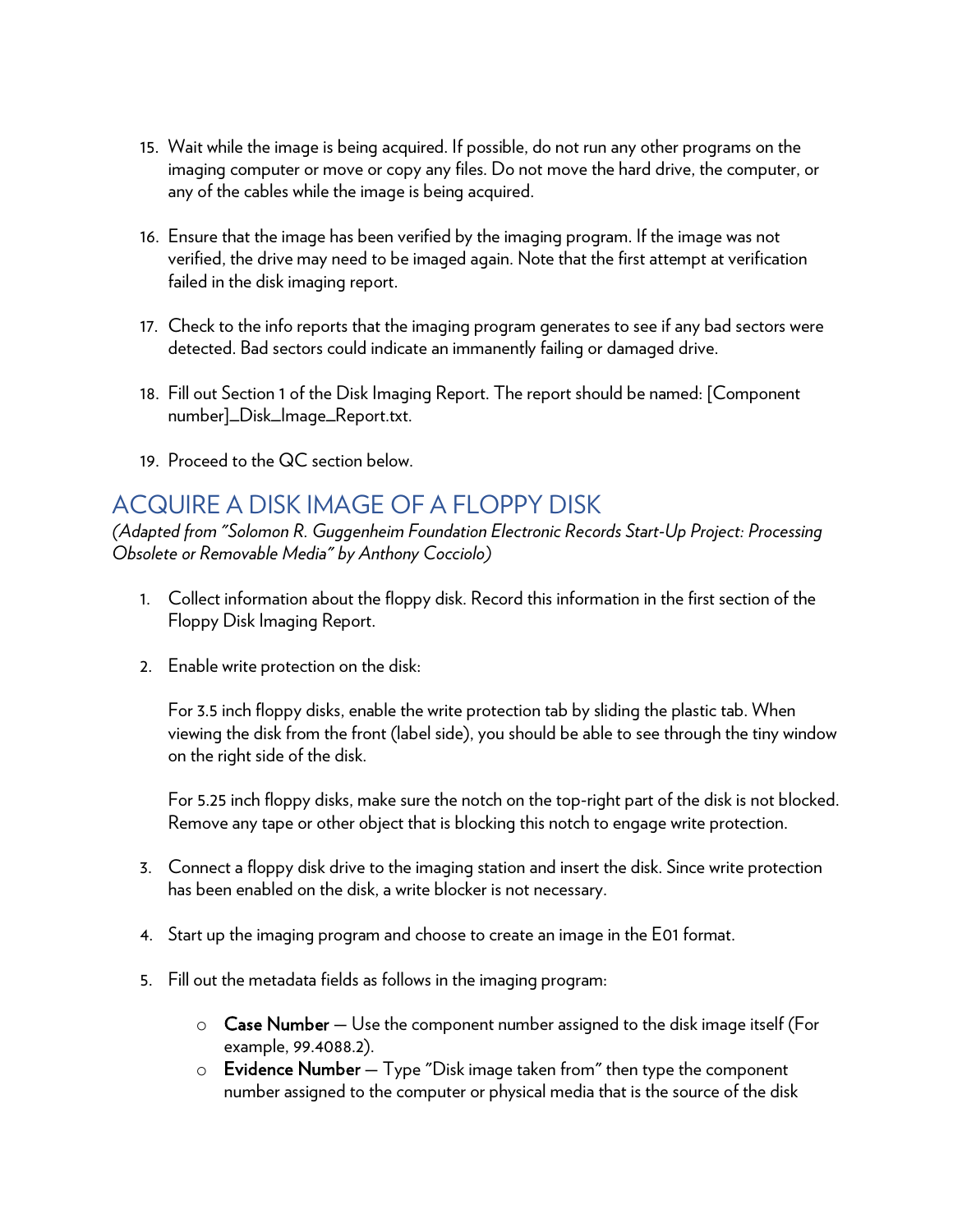image. (for example, 99.4088.1). If the computer or drive will not become a component, use a brief description of the source computer, for example "SRGM device #101070".

- $\circ$  Unique Description Fill in this field using the following format: [Artist], [Title of Artwork]
- $\circ$  Examiner  $-$  Fill in the name of the person creating the disk image.
- o Notes Start this field with the text "Inscriptions:" and after the colon, record any inscriptions that are deemed important on the drive or computer. This would typically include the computer or drive's serial numbers, or any text that the artist or SRGM staff wrote on the computer that might identify it. If there are no inscriptions worth noting, type "Inscriptions: None.". After inscriptions include any description of the role and status of the computer, include any information about the version or iteration of the artwork that the computer is running, for example "2016 version" or "2017 SRGM iteration".
- 6. Tell the program to write the image to the following path on the imaging computer: Disk Imaging Acquisition/[Accesion number]\_Artist\_Artwork
- 7. The filename of the image should be "[Component number]\_Artist\_ArtworkTitle\_SRGM\_DiskImage\_YearofImaging". The imaging program should automatically add the appropriate file extension when it creates the image. If applicable, make the info filename the same as the filename of the image.
- 8. Choose to verify the image after creation. If using Guymager, choose to re-read the source media after imaging.
- 9. If the program has a fragmentation option, chose no fragmentation. In FTK Imager type 0 for no fragmentation. The goal is to produce one file for the entire disk image.
- 10. Wait while the image is being acquired. If possible, do not run any other programs on the imaging computer or move or copy any files. Do not move the drive, the computer, or any of the cables while the imaging is being acquired.
- 11. Ensure that the image has been verified by the imaging program.
- 12. Complete Section 1 of the Floppy Disk Imaging Report. Be sure to include specific information about the how the image was acquired.
- 13. Proceed to the QC section below.

### ACQUIRE A DISK IMAGE OF AN OPTICAL DISC

*(Adapted from Eddy Colloton's "Optical Imaging Workflow" for the Denver Art Museum)*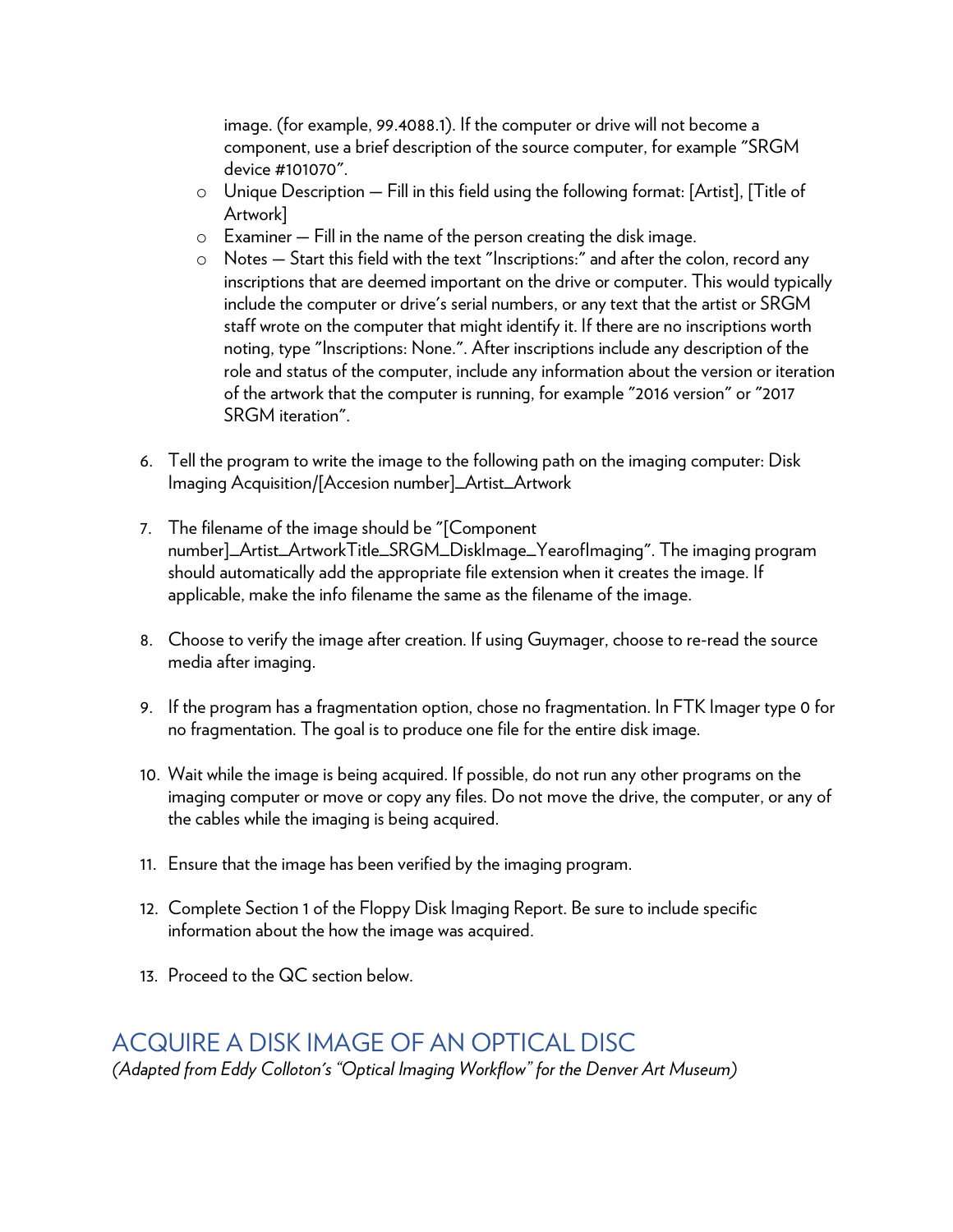- 1. Collect information about the disc including disc type (CD-R, DVD-R, CD, DVD-R-DL) and serial number. Record this information in Section 1 of the Optical Disk Imaging Report.
- 2. Determine the number of sessions on the disk. To do this, run: \$ cdrdao disk-info --device [path to disc such as /dev/sr0]
- 3. Record the number of sessions. Most discs will return 1 session. If the disc only has a single session, go to step 4. If the command returns multiple sessions, consult the separate (experimental) workflow for imaging multi-session discs.
- 4. Based on research in the Guggenheim Media Lab, the preferred imaging program for optical media is currently GNU ddrescue. Ddrescue is preferred as it offers more detailed error messages and re-reading of bad sectors. Guymager should not be used as the program's recovery routine in the case of bad sectors is hard on optical drives.
- 5. Use disktype to determine the bytes per sector to input into ddrescue. Use the following example command (this will also output the results into a text file: \$ disktype [path to device, for example /dev/sr0] > [Destination path]/[Component number of physical media]\_disktype.txt
- 6. Transfer the resulting text file to the "File Transfer and Metadata" folder of the Conservation Media drive for the artwork.
- 7. To acquire an image with ddrescue use the following example command: \$ ddrescue -b [bytes per sector, usually 2048 for CD-ROM] -r4 -v [path to the newly created image file, for example /dev/sr0 mydisk.iso] [path to write log file, for example mydisk.log]

The filename of the image should follow this format: [Accession number]\_Artist\_TitleOfWork\_SRGM\_DiskImage\_YearofImaging.iso".

- 8. If there continue to be errors, try ddrescue again with different options to attempt to recover more data from bad sectors: \$ ddrescue -d -b 2048 -r1 -v /dev/sr0 mydisk.iso mydisk.log
- 9. If you are still encountering errors, try another optical disc drive.
- 10. After disk image is created, create an error correction file with DVDisaster. This .ecc file should be named "[Component number of disk image]\_error\_correction" and saved in the same folder as the image.
- 11. Use the "Verify" button on DVDisaster to test the original image and the error correction file.
- 12. Assuming both files pass verification, keep the error correction file with the disk image at all times.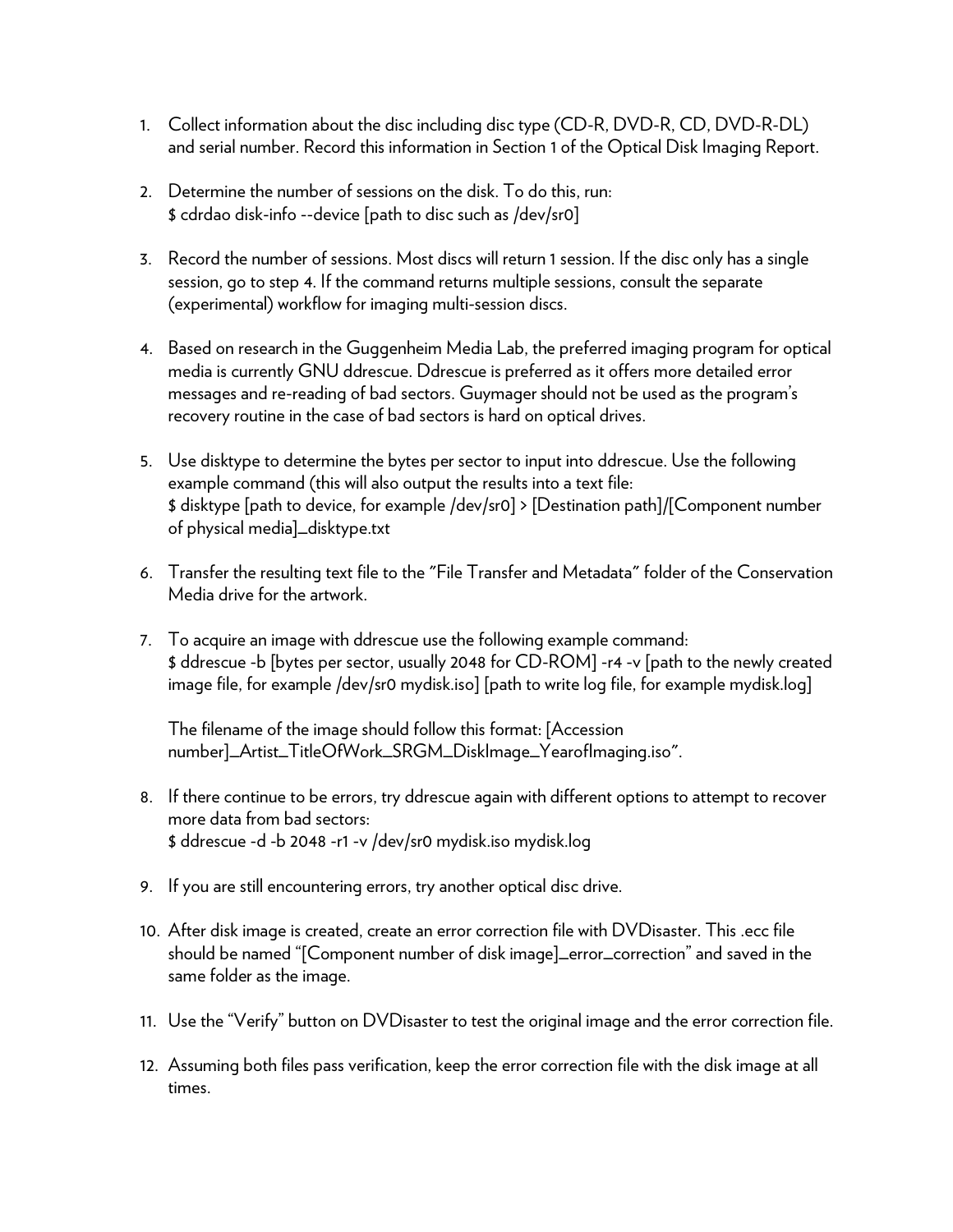- 13. Fill out Section 1 of the Disk Imaging Report. The Disk Imaging Report should be named: [component number]\_Disk\_Image\_Report.txt.
- 14. Attempt to verify the checksums of the disk image and the original disc. Run the two commands below in succession: \$ md5sum [path to disk image file] > [Destination folder]/[Filename of disc image].iso.md5 \$ md5sum [path to physical media, such as /dev/sr0] > [Destination folder]/[Component number of disk image]\_verification.md5
- 15. The commands should have created two text files, one with the MD5 checksum of the disk image and one for the checksum of the original media. Compare the two checksums to see if they match.
- 16. If the checksums match, the disk image can be considered verified. If the checksums do not match, run the md5 command again for the source media and see if the same checksum is produced.

NOTE: Because of error correction inherent in optical media and differences in how different drives read the media, it may not be possible to verify optical discs via checksums. However, this fact should be noted in the disk imaging report.

## PEFORM QUALITY CONTROL (QC) INSPECTION OF THE DISK IMAGE

- 1. Create a duplicate copy of the disk image in the staging area to perform testing. DO NOT TEST THE ORIGINAL DISK IMAGE.
- 2. Verify that the duplicate copy is exactly the same as the original image with MD5 checksums or the "diff" command.
- 3. For items that are not optical discs, ensure that the disk image has been verified successfully. If the image was not created in Guymager, run the following commands to verify the integrity of the image against the original source media:

\$ md5sum mydiskimage.E01 \$ md5sum [device ID of original media such as /dev/sr0]

If the md5 checksums created from these commands match, the disk has been verified. Record this information in the disk imaging report.

4. Fill out Section 2 of the Disk Imaging Report and go through the tests described (Exploring the disk image, exporting files from the image, and running the image in an emulator or virtual machine). Some legacy filesystems (such as HFS) will give strange results if the image is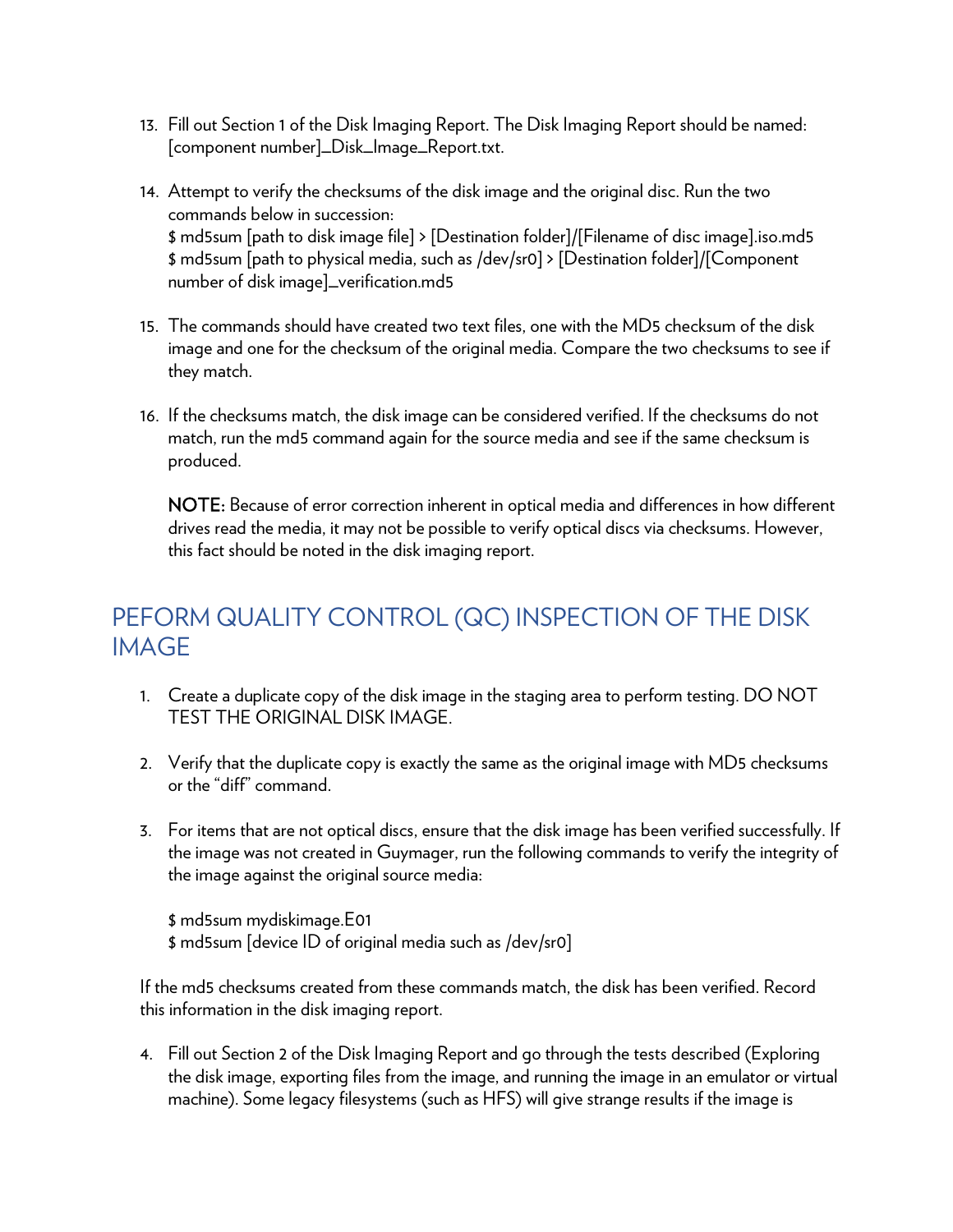explored within FTK Imager.

- 5. Disk images of optical discs and floppy discs should be tested to mount properly on at least two computers with different operating systems. Optical discs only need to go through an emulation/virtualization/playback test if they run as executable software (like a Windows install disc), contain a software environment, or autoplay media (like a DVD).
- 6. If there are any errors in QC, the original media may need to be imaged again and the checksums compared. The command ddrescue may also need to be used to recover data from the drive or disk.
- 7. Capture any settings that were not collected before (additional metadata about hardware, software licenses, etc. that are needed to run the disk image in a virtual machine or emulator). Add this information to the disk imaging report.

## CONDUCT FILE ANALYSIS OF THE DISK IMAGE

- 1. Run Fiwalk on disk images to generate a Digital Forensics XML (DFXML) file. This can be done within Bitcurator's Disk Image Analysis tool or by running the following command on a computer with SleuthKit/Fiwalk installed \$ fiwalk -f -X [path to put DFXML file, for example ~/Desktop/2002.17.5\_fiwalk.xml] [path to disk image] Note: Fiwalk cannot read HFS (legacy Macintosh) formatted disks, so this step can be skipped for those disks or drives.
- 2. Place the DFXML file generated in the Conservation Media drive.

## BAG THE IMAGE AND VERIFY THE BAG

- 1. Use the following command to create a bag for the image on the SRGM Conservation Media drive: \$ bagit create [path to destination] [path to source] --verbose
- 2. Verify the bag with the following command: \$ bagit verifyvalid [path to bag] --verbose
- 3. Place any FTK reports, DFXML, or other metadata in the Conservation Media drive.
- 4. Save the terminal output of the bagging procedure and place in "File Transfer and Metadata" folder of the Conservation Media drive.
- 5. After bagging and verification have been completed successfully, the files can be deleted from the staging area.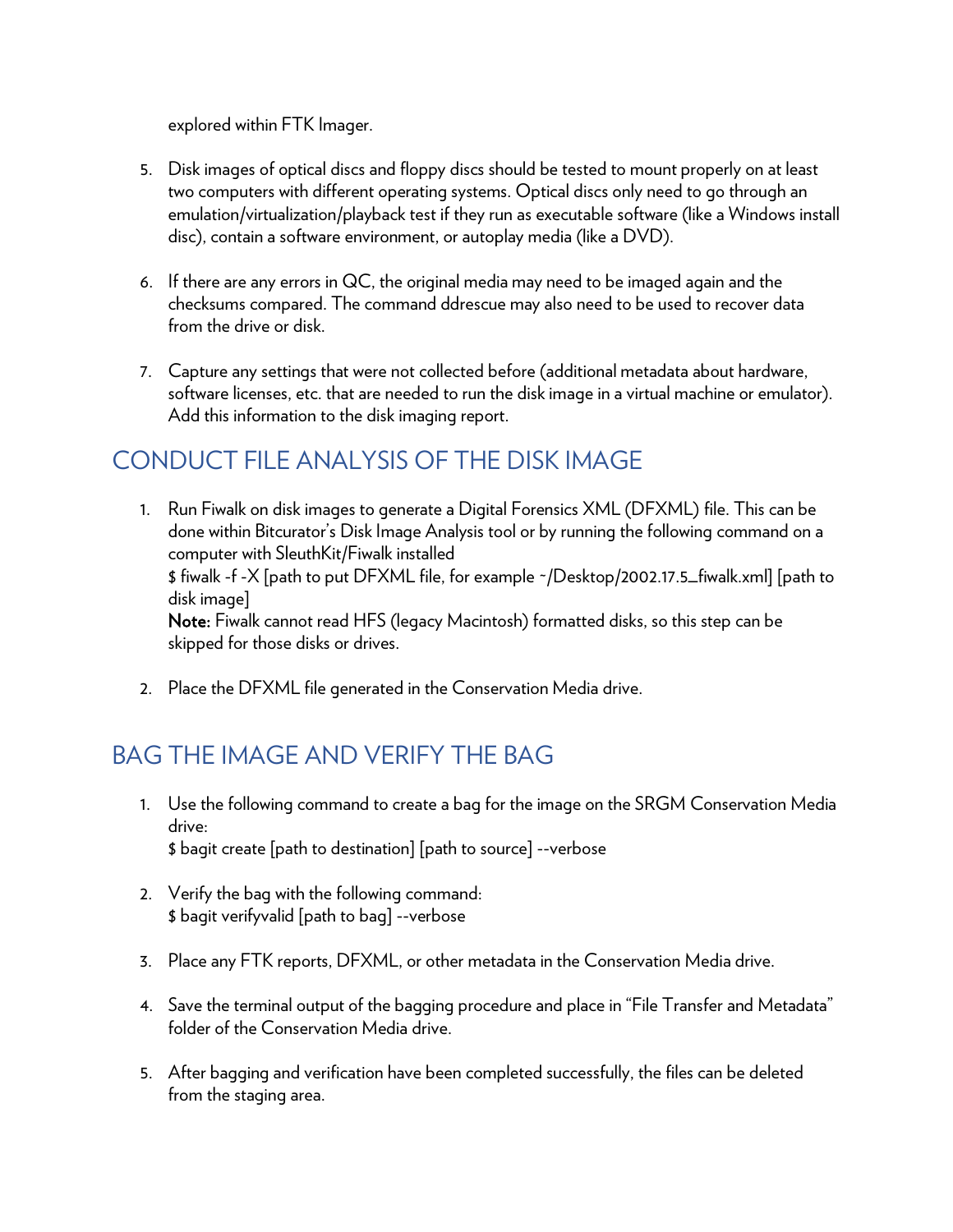## CREATE A RAW IMAGE

- 1. A raw image is often necessary for the final stage of QC (running the disk image in an emulator or virtual machine). Either FTK Imager or the command "ewfexport" can be used to create a raw image.
- 2. Start a new disk imaging report. Fields can be copied from the report for the E01. Note in the report that the raw image was exported from the E01.
- 3. Create a raw image in FTK Imager: Open the program and choose to "Add Evidence Item". Select the "Image File" radio button. Select the path to the E01 disk image file. The disk image should now show up in the "Evidence Tree".
	- a. Right-click on the disk image in the Evidence Tree.
	- b. Select "export disk image". A new window will appear with options for the image. Click the "add" button. Select "raw". Follow the steps for adding metadata and naming the file as outlined in the sections above. Do not use encryption or fragmentation of the file.
	- c. When the raw image is created it should be re-named with the file extension .dd. The extension .raw is not used because it could be confused with a Camera RAW image file.
- 4. Create a raw image with "ewfexport": Open a terminal window and run the following command:

\$ ewfexport [path to disk image file]

The program will provide a number of interactive prompts. In general, the defaults can be accepted.

- 5. When the raw image is created it should be re-named with the file extension .dd.
- 6. Finish filling out the disk imaging report. Assuming the raw image has been verified against the E01, QC is not necessary since the E01 image already went through QC.
- 7. Place any reports from imaging programs, disk imaging reports, or other metadata on the Conservation Media drive.
- 8. Bag and verify the raw image on the Conservation Media drive as described in the section above.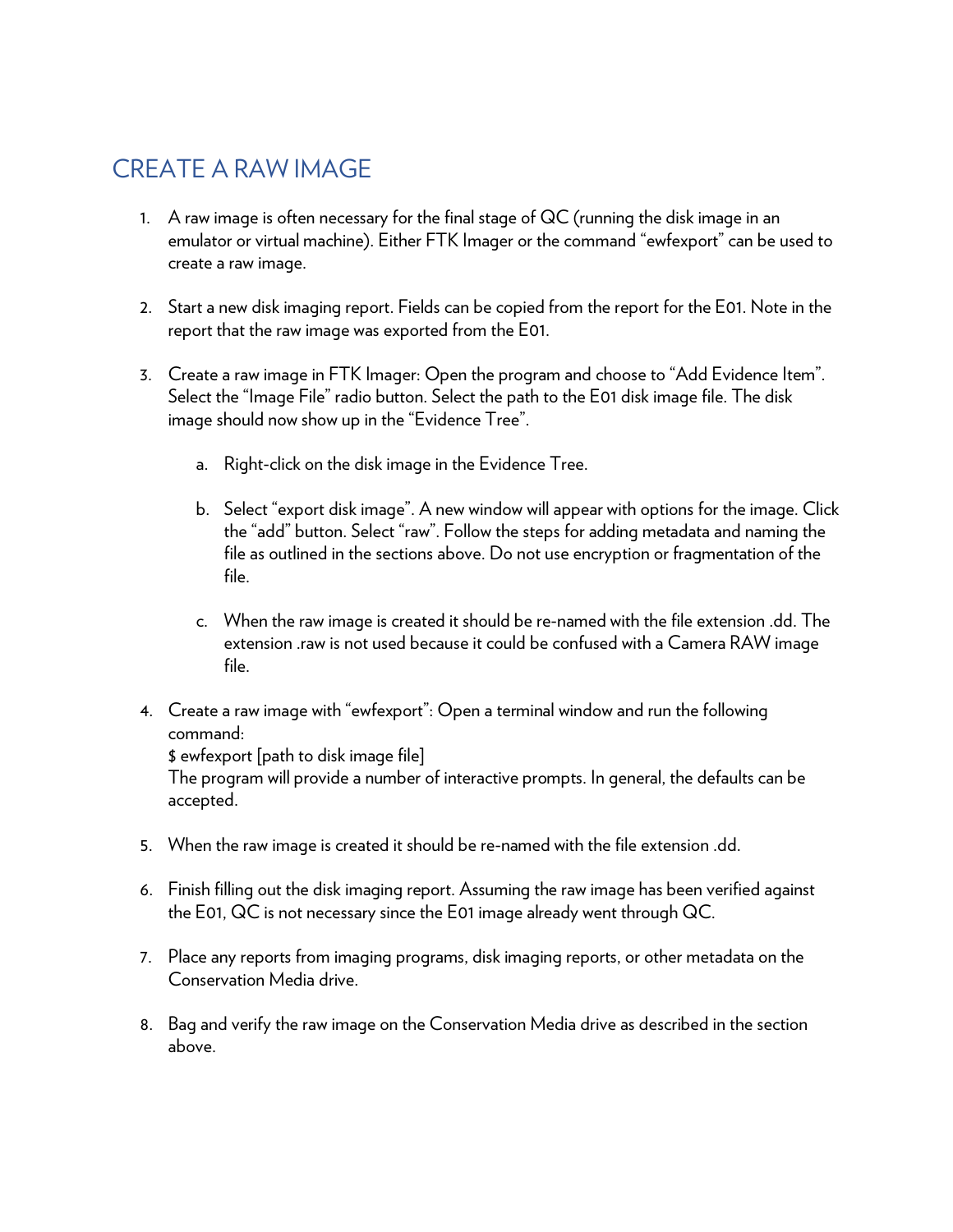9. After bagging and verification of the raw image have been completed successfully, the files can be deleted from the staging area.

## APPENDIX I: FORENSIC IMAGING IN TARGET DISK MODE FOR APPLE COMPUTERS

*Adapted from "Forensically Sound Mac Acquisition in Target Mode" by Paul Henry (https://digitalforensics.sans.org/blog/2011/02/02/forensically-sound-mac-acquisition-target-mode)*

- 1. Connect a keyboard and monitor to the computer that needs to be imaged (the "target computer"). If the computer is a laptop with integrated keyboard and screen, this step is not necessary.
- 2. Check to see if there is a firmware password on the target computer. Boot up the computer and hold down the "option" key. If there is a firmware password, the screen will show a lock, otherwise it will display the Start Up Manager with a picture of a hard drive.
- 3. You may be able to disable the firmware password by shutting down the computer and starting it up again while simultaneously holding down the "command" "option" "P" and "R" keys. If this is unsuccessful it may also be possible to reset the PMU or SMC.

More information about resetting the PMU can be found here: https://support.apple.com/enus/HT1431. To reset the SMC for laptops power off the computer. Then hold "Shift" "Control" and "Option" keys on the left side of the keyboard and press the power button at the same time. Hold the keys and the power button for 10 seconds. Release all keys. Press the power button to power on the Mac. For more information, see the following Apple Support article: https://support.apple.com/en-us/HT201295. Note that resting the PMU will reset the date and time on the computer.

- 4. If there is no firmware password, shut down the target computer.
- 5. Wait at least 20 seconds and power on the target computer again while holding down the T key on the target computer's keyboard.
- 6. If the computer successfully starts up in target mode you should see a Firewire or Thunderbolt icon on the screen.
- 7. Power on the imaging station, turn on the write blocker and connect the target computer to the write-blocker via a Firewire connection. If the target computer only uses Thunderbolt, a Thunderbolt to Firewire adapter will need to be used.
- 8. Start the disk imaging program of choice. The hard drive of the target computer should now be visible on the imaging station as a mounted device. Go through the standard steps for